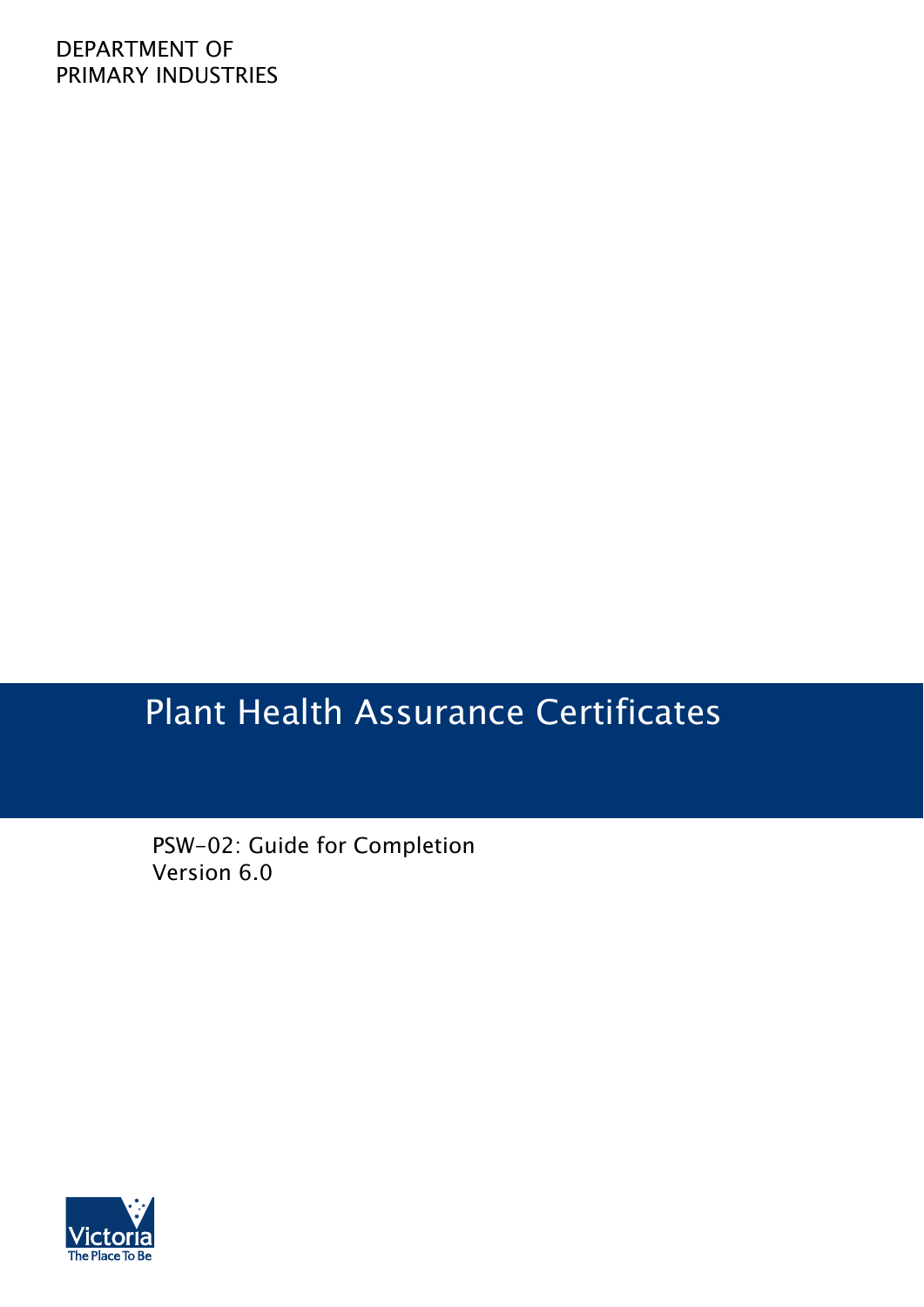### **Contents**

| 2. |  |
|----|--|
|    |  |
| 4. |  |
|    |  |
|    |  |
|    |  |
|    |  |
|    |  |
|    |  |
|    |  |
|    |  |
|    |  |

#### REVISION REGISTER

| Date of Issue | <b>Amendment Details</b>                               |
|---------------|--------------------------------------------------------|
| 02/05/2003    | Third Issue - All Pages                                |
| 11/06/2004    | Fourth Issue - All Pages review and formatting         |
| 05/05/2006    | Fifth Issue - New PHAC format                          |
| 10/05/2011    | Version 6: general review; require physical address on |
|               | certificates (4.2.1)                                   |

© State Government of Victoria, Department of Primary Industries .

This publication is copyright. No part may be reproduced by any process except in accordance with the provisions of the Copyright Act 1968.

For further clarification or advice on any area covered in this publication, please contact Plant Standards on (03) 9210 9390 or at www.dpi.vic.gov.au/psb

Authorised by the Victorian Government Department of Primary Industries Plant Standards 621 Burwood Highway, Knoxfield, Victoria 3180

#### **Disclaimer**

This publication may be of assistance to you but the State of Victoria and its employees do not guarantee that the publication is without flaw of any kind or is wholly appropriate for your particular purposes and therefore disclaims all liability for any error, loss or other consequence which may arise from you relying on any information in this publication.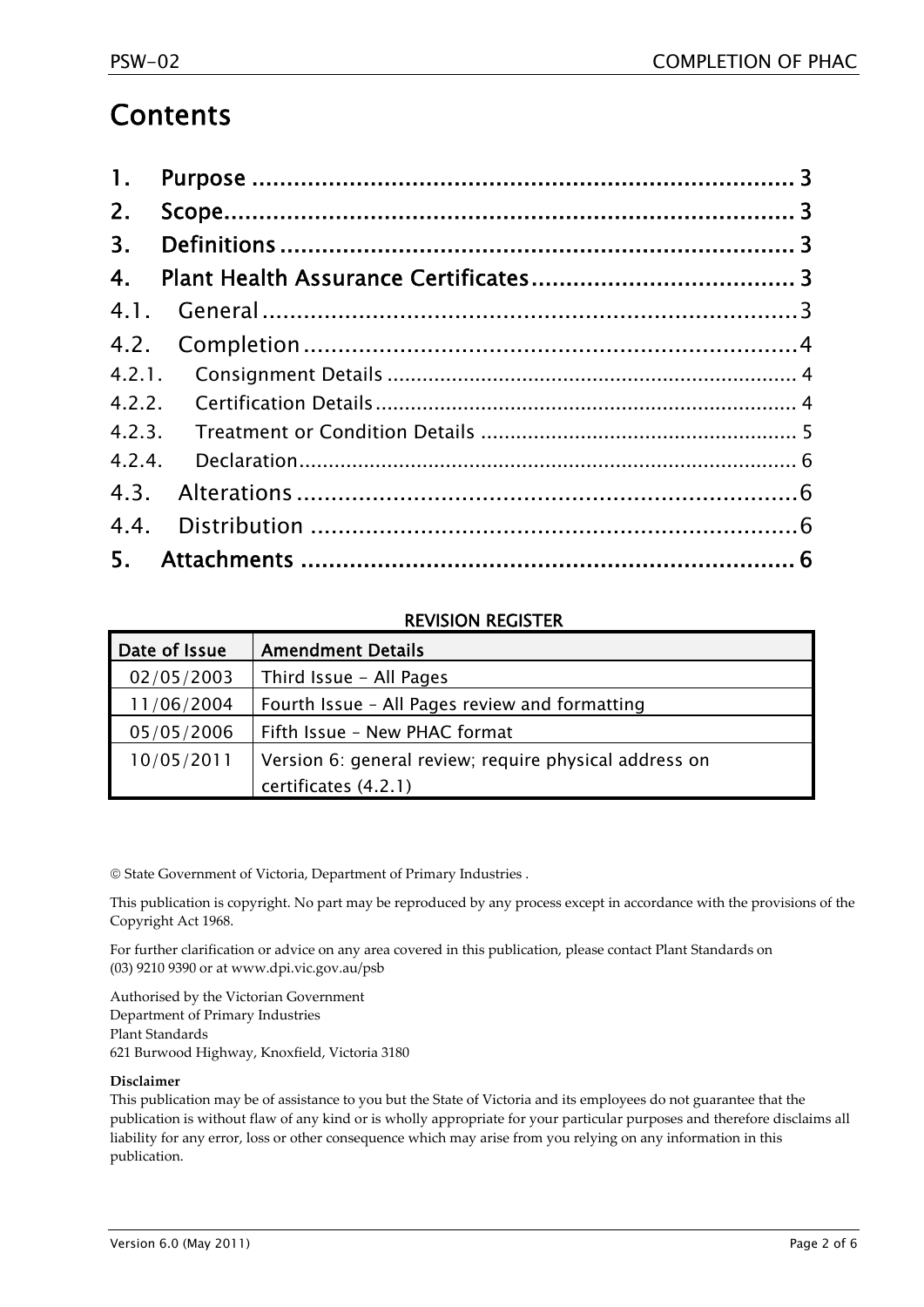### 1. Purpose

This work instruction provides guidelines for completion of a Plant Health Assurance Certificate.

# 2. Scope

This work instruction covers the requirements for completion and issuing of a Plant Health Assurance Certificate (PHAC) by an Authorised Signatory of a business in Victoria, accredited under an Interstate Certification Assurance (ICA), or other, arrangement.

The PHAC is then used to facilitate movement of the consignment to another state, or to other parts of Victoria.

# 3. Definitions

| <b>Authorised Signatory</b>    | means an officer of an accredited business whose name and specimen<br>signature is provided as an Authorised Signatory.                                           |  |  |
|--------------------------------|-------------------------------------------------------------------------------------------------------------------------------------------------------------------|--|--|
| Consignee                      | means the business to which the produce is initially consigned<br>following certification and is responsible for deciding the next<br>destination if reconsigned. |  |  |
| Consignor                      | means the business responsible for deciding the first destination of<br>produce after it leaves the place of certification.                                       |  |  |
| <b>Original Consignment</b>    | means the whole or intact consignment as it left the place of<br>certification to the consignee.                                                                  |  |  |
| Reconsignee                    | means the business to which the produce is next consigned after the<br>original consignment.                                                                      |  |  |
| <b>Splitting a Consignment</b> | means the act of dividing an original consignment into two or more<br>parts for the purpose of:                                                                   |  |  |
|                                | sending the sub-consignments to different consignees;                                                                                                             |  |  |
|                                | transporting the sub-consignments to the same consignee on<br>different vehicles or via different transport methods.                                              |  |  |
| Sub-Consignment                | means the part of the original consignment that is being split from the<br>rest of the consignment.                                                               |  |  |

## 4. Plant Health Assurance Certificates

### 4.1. General

A Plant Health Assurance Certificate (PHAC) is used to declare that the subject of the PHAC meets one or more specified quarantine conditions.

It may be used to provide evidence to other State and Territory Plant Quarantine Authorities of conformance with relevant quarantine conditions for movement to intrastate and interstate markets. In order to do this, each consignment must be accompanied by a specific PHAC.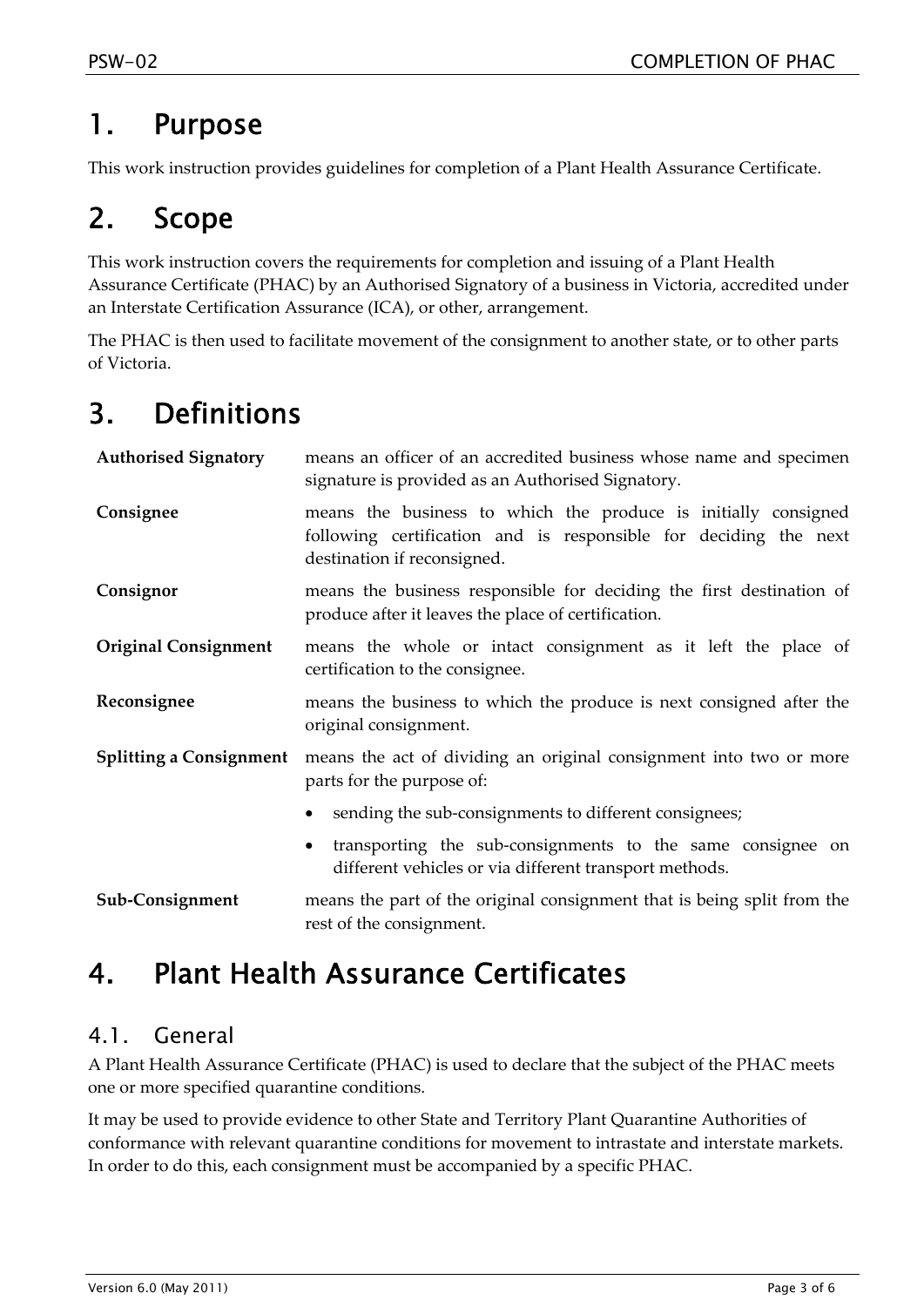#### 4.2. Completion

The PHAC may be completed by handwriting, typing or stamping the information in the spaces provided. The information must be neat and legible. Copies must be an accurate and unaltered facsimile of the original.

#### 4.2.1. Consignment Details

#### (a) Consignor

Insert the name and physical address of the business consigning the produce.

The consignor will often be the owner of the produce, but may be an agent. The Consignor is normally the same as the business that prepared the produce (see (e)).

(b) Consignee

Insert the name and physical address of the consignee.

The consignee is the person or business to which the produce is consigned and may be a wholesaler, retailer, processor, packer or agent within Victoria or another state.

(c) Reconsigned To

This section is to be left blank. It is only completed by the Consignee when reconsigning original consignments, or reconsigning sub‐consignments, to another interstate or intrastate market.

For more information on reconsigning original consignments or splitting consignments refer to ICA‐17 Splitting Consignments and Reconsigning Original Consignments of Certified Produce.

#### 4.2.2. Certification Details

(d) IP Number, Facility Number and Procedure Number

Insert the Interstate Produce (IP) Number, Facility Number and Procedure Number. This information shall correspond to details entered at (e) Accredited Business that Prepared the Produce. The IP Number must be the same as that marked on the packages.

(e) Accredited Business that Prepared the Produce

Insert the name and physical address of the business that prepared the produce for certification. This business may for example be a grower, packer, processor, treatment facility or fumigation agent.

The name and address should be the same as that shown in the business's Certificate of Accreditation for the ICA or other arrangement.

Where this business is the same as the consignor the words "Consignor as above" may be used.

(f) Grower or Packer

Insert the name and address of the grower or packer of the produce.

This should be the "Grown by" or "Packed by" name and address marked on packages in the consignment.

Where this business is the same as the consignor the words "Consignor as above" may be used.

(g) Other Facilities supplying produce

Insert the Interstate Produce (IP) Number's or Name's of other business's that have supplied produce to be cover under this certificate.

These businesses may for example be a processor, treatment facility or fumigation agent or other growers or packers.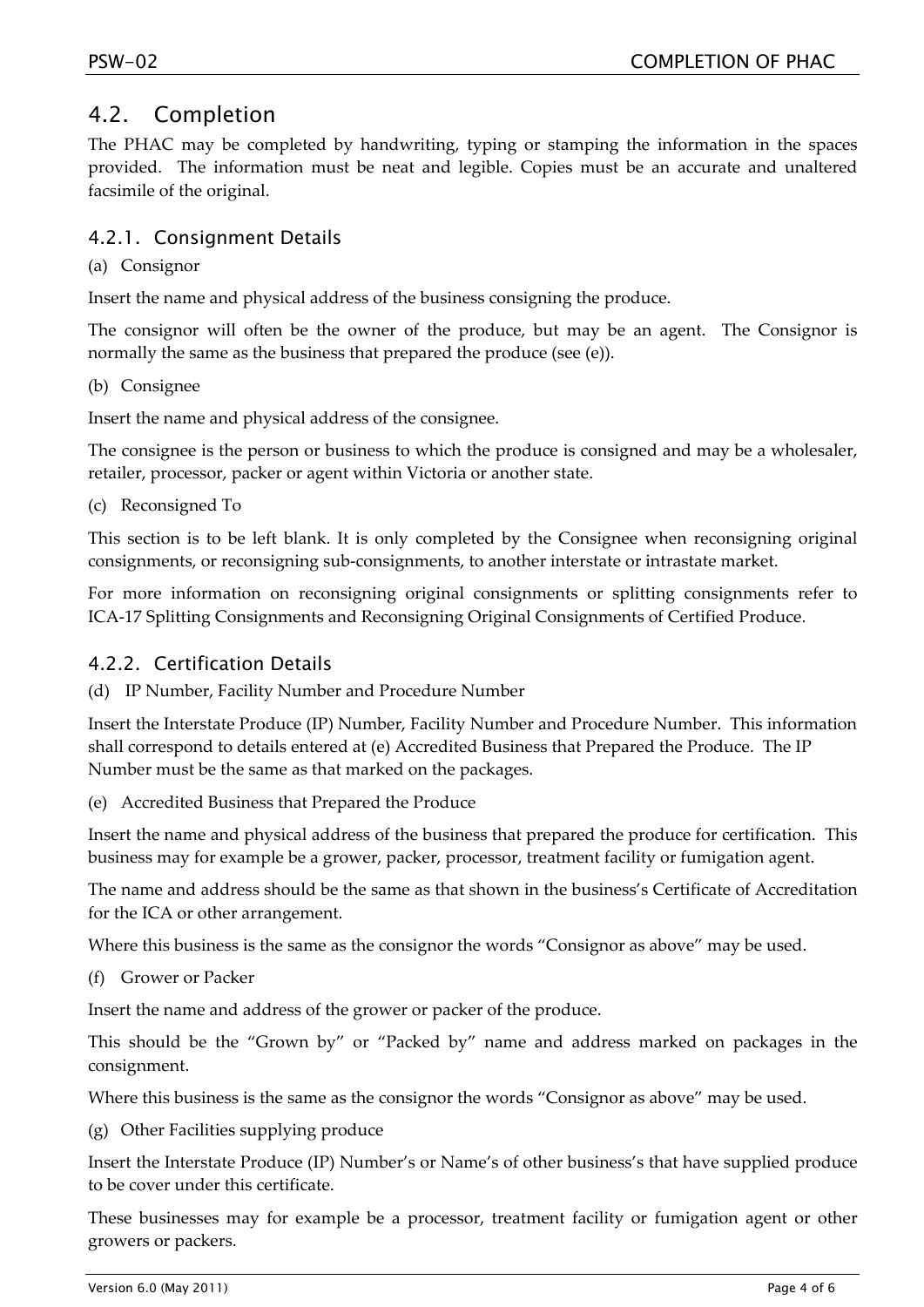(h) Brand Name or Identifying Marks (as marked on packages)

Insert any distinctive brand name marked on the packages.

Where there are no brand name marks or other identifying marks on the package place a line through the section.

(i) Date Code

It is usual that packages of produce are marked with a date or date code indicting the date of packing, treatment or inspection. This date shall be included in this section. When the consignment includes packages with different dates or date codes, include all dates or date codes marked.

(j) Number of Packages

Insert the number of packages in the consignment. A separate line should be used for each type of produce and/or each type of package covered by the certificate.

(k) Type of Packages

Insert the type of packages. Terms such as carton, tray or bulk bin should be used.

(l) Type of Produce

Insert the common name of the type of produce prepared.

#### **The Authorised Signatory must rule off under the last entry in the number and type of packages and type of produce columns to prevent changes or additions after issue.**

(m) Authorisation for Split Consignments

This section may only be completed by a business accredited under ICA‐17: Splitting Consignments or Reconsigning Original Consignments of Certified Produce.

Individual PHAC shall be issued to cover each consignment (ie a discreet quantity of product transported to a single consignee at one time) to avoid splitting of consignments.

#### 4.2.3. Treatment or Condition Details

#### (n) Treatment Date

Insert the date or dates of treatment or grading for condition. Where the consignment contains packages prepared on several dates, enter each date of treatment or grading in the date column.

(o) Treatment or Condition

Insert the treatment that has been applied to the produce

(p) Chemical (Active Ingredient)

Insert the name of chemical's active ingredient (if applicable).

(q) Concentration / Duration and Temperature

Insert the chemical mix concentration, treatment duration and temperature (if applicable). ie. for flood spaying with dimethoate – "400 ppm spray for 10 sec then wet for 60 sec"

(r) Additional Certification

This section shall be completed where additional certification is required by a procedure.

Additional certification may include statements concerning freedom from a pest or disease or condition of produce at the time of certification.

Details of additional certification requirements can be obtained from Plant Standards.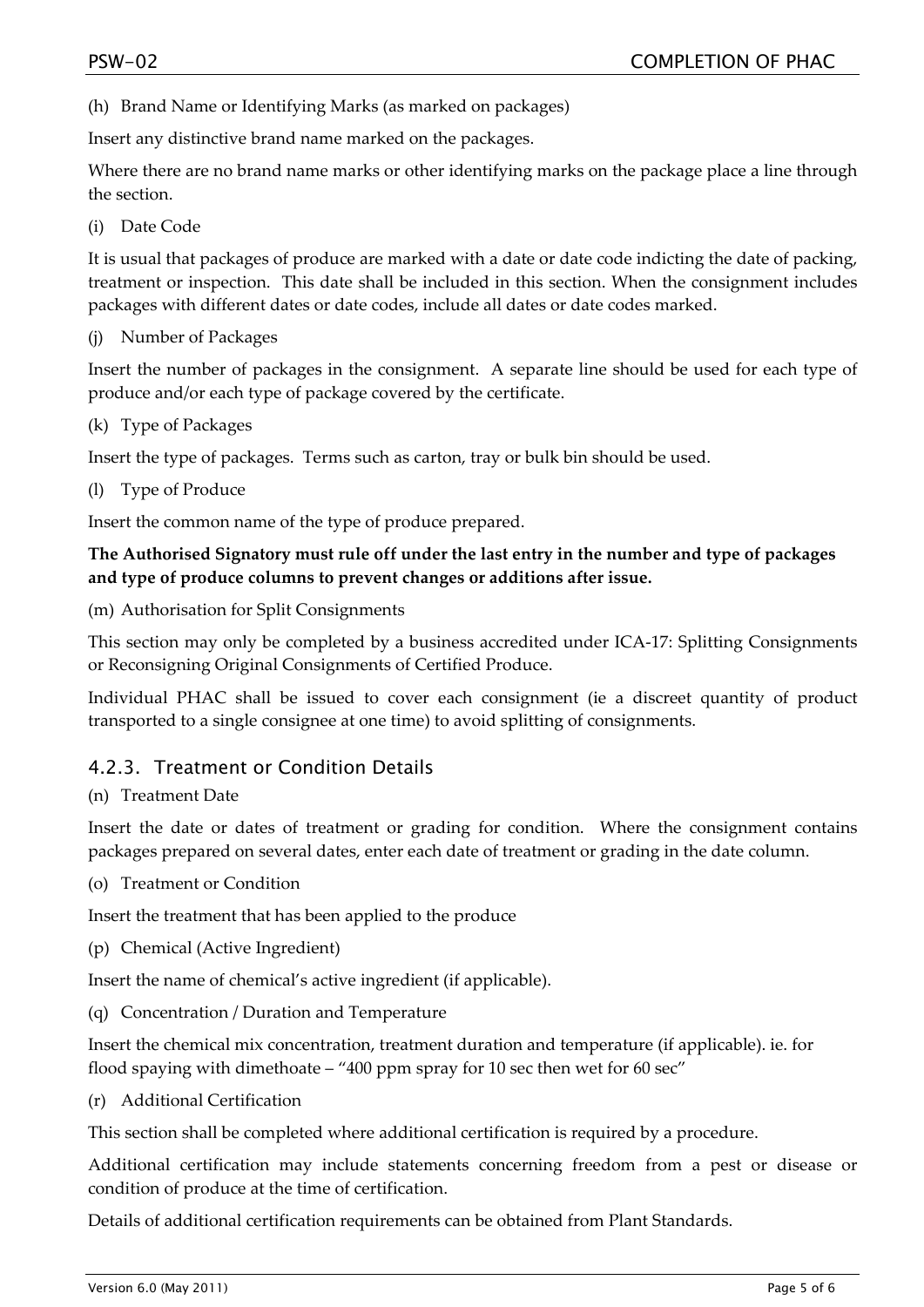#### 4.2.4. Declaration

The Declaration on a PHAC may only be completed by an Authorised Signatory in accordance with the terms and conditions of the ICA or other procedure.

(s) Authorised Signatory's Name

Insert the issuing Authorised Signatory's full name (printed).

(t) Signature

Insert the issuing Authorised Signatory's name (signature).

(u) Date

Insert the date of issue.

#### 4.3. Alterations

Where a minor error has been made, the PHAC may be amended by placing a single line through the incorrect information and inserting the correct information next to the alteration. An Authorised Signatory of the business issuing the certificate must place their initials near the alteration.

Where the error is substantial or involves a number of sections on the certificate, the certificate should be cancelled and a new certificate completed. If cancelled, the word 'CANCELLED' shall be written across the form and the original copy shall be filed with the duplicate copy of the cancelled certificate.

#### **No person, other than an Authorised Signatory of the business that issued the PHAC, may alter the completed Plant Health Assurance Certificate.**

### 4.4. Distribution

The original must accompany the consignment whether moving within Victoria, or to another State or Territory. In pre‐printed books, this is the yellow copy.

The only exception to this rule is when original (whole) consignments are split by a business accredited for an ICA arrangement for splitting consignments of certified produce.

The procedures for splitting consignments are detailed in the procedure ICA-17: Splitting Consignments and Reconsigning Original Consignments of Certified Produce.

A copy of the PHAC must be kept. In pre‐printed books, this is the white copy.

### 5. Attachments

Attachment 1 Plant Health Assurance Certificate (PSF‐003)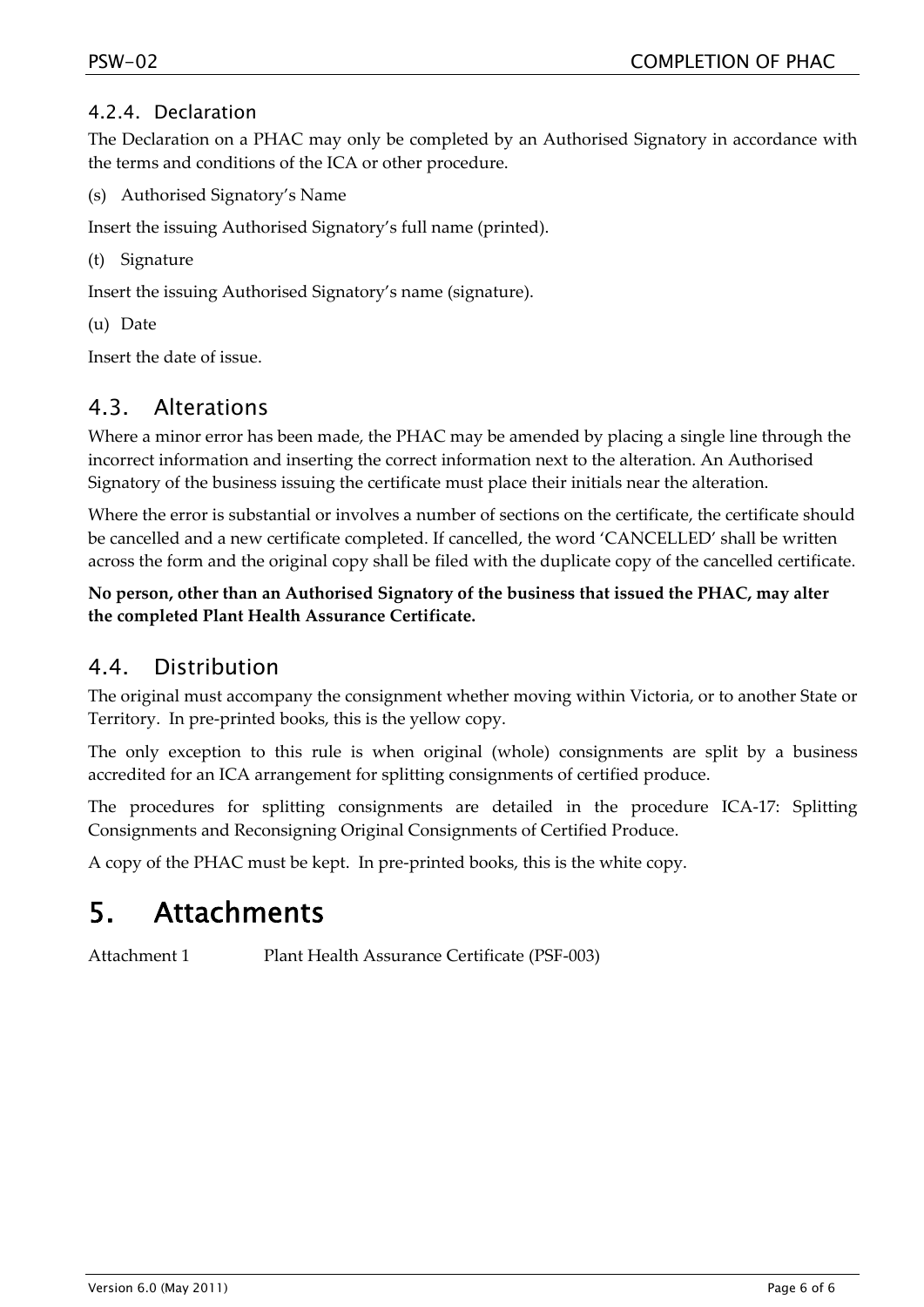

|                                         | <b>Consignment Details (PLEASE PRINT)</b>                                   |                                     |                        | <b>Certification Details (PLEASE PRINT)</b>     |                  |
|-----------------------------------------|-----------------------------------------------------------------------------|-------------------------------------|------------------------|-------------------------------------------------|------------------|
|                                         | <b>CONSIGNOR</b>                                                            |                                     | <b>IP NUMBER</b>       | <b>FACILITY NUMBER</b>                          | <b>PROCEDURE</b> |
| Name<br>Address                         | A                                                                           |                                     |                        | D                                               |                  |
|                                         |                                                                             |                                     |                        | ACCREDITED BUSINESS THAT PREPARED THE PRODUCE   |                  |
|                                         |                                                                             |                                     | Name                   |                                                 |                  |
|                                         | <b>CONSIGNEE</b>                                                            |                                     | Address                | E                                               |                  |
| Name                                    |                                                                             |                                     |                        |                                                 |                  |
| Address                                 | B                                                                           |                                     |                        | <b>GROWER OR PACKER</b>                         |                  |
|                                         |                                                                             |                                     | Name                   |                                                 |                  |
|                                         |                                                                             |                                     | Address                | F                                               |                  |
|                                         | RECONSIGNED TO (Splitting consignments or reconsigning whole consignments). |                                     |                        |                                                 |                  |
| Name                                    |                                                                             |                                     |                        | OTHER FACILITIES SUPPLYING PRODUCE              |                  |
| Address                                 |                                                                             |                                     |                        | G                                               |                  |
|                                         | <b>BRAND NAME OR IDENTIFYING MARKS</b>                                      |                                     |                        | <b>DATE OR DATE CODE</b>                        |                  |
|                                         | (as marked on packages)                                                     | Н                                   |                        | (as marked on packages)                         |                  |
| Number of<br><b>Packages</b>            | Type of Packages (e.g. trays, cartons)                                      |                                     | <b>Type of Produce</b> | <b>Authorisation for Split Consignment</b>      |                  |
|                                         |                                                                             |                                     |                        |                                                 |                  |
| J                                       | Κ                                                                           |                                     |                        | M                                               |                  |
|                                         |                                                                             |                                     |                        |                                                 |                  |
| <b>Treatment Details</b>                |                                                                             |                                     |                        |                                                 |                  |
| <b>Treatment Date</b>                   | <b>Treatment</b>                                                            | <b>Chemical (Active Ingredient)</b> |                        | <b>Concentration / Duration and Temperature</b> |                  |
|                                         |                                                                             |                                     |                        |                                                 |                  |
| N                                       | O                                                                           | P                                   |                        | Q                                               |                  |
|                                         |                                                                             |                                     |                        |                                                 |                  |
| <b>Additional Certification / Codes</b> |                                                                             |                                     |                        |                                                 |                  |
|                                         | R                                                                           |                                     |                        |                                                 |                  |
|                                         |                                                                             |                                     |                        |                                                 |                  |
|                                         |                                                                             |                                     |                        |                                                 |                  |

#### **Declaration**

| I, an Authorised Signatory of the accredited business that prepared the plants or plant produce described above, hereby declare that the plants<br>or plant produce have been prepared in the business's approved facility in accordance with the business's Certification Assurance<br>arrangement and that the details shown above are true and correct in every particular. I acknowledge that it is an offence under the Plant<br>Health and Plant Products Act 1995 to issue assurance certificates without being accredited and/ or making false statements in certificates and<br>declarations. |                  |             |  |  |
|--------------------------------------------------------------------------------------------------------------------------------------------------------------------------------------------------------------------------------------------------------------------------------------------------------------------------------------------------------------------------------------------------------------------------------------------------------------------------------------------------------------------------------------------------------------------------------------------------------|------------------|-------------|--|--|
|                                                                                                                                                                                                                                                                                                                                                                                                                                                                                                                                                                                                        |                  |             |  |  |
| <b>AUTHORISED SIGNATORY'S NAME (PLEASE PRINT)</b>                                                                                                                                                                                                                                                                                                                                                                                                                                                                                                                                                      | <b>SIGNATURE</b> | <b>DATE</b> |  |  |